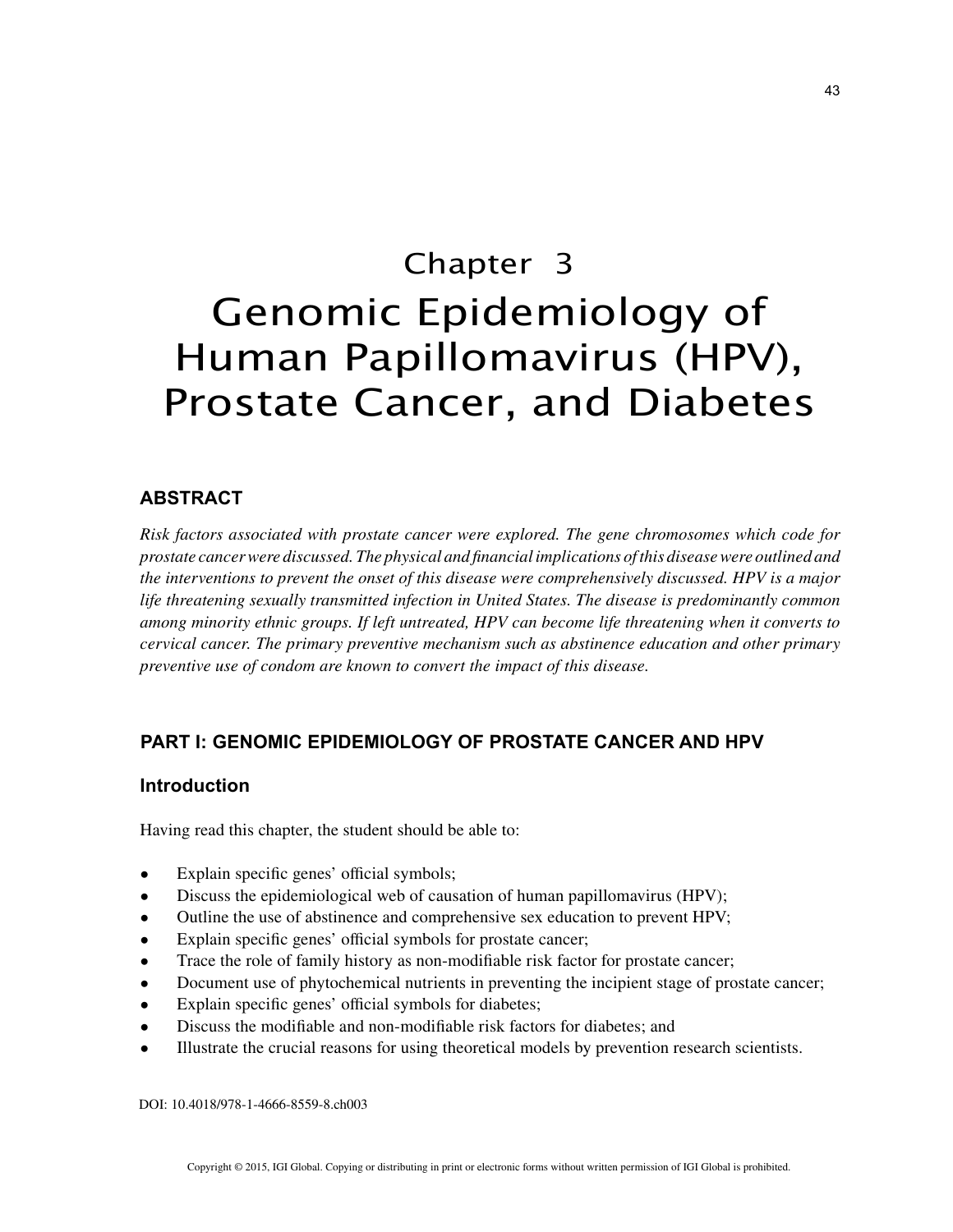Epidemiological studies have identified HPVs as small, double-stranded DNA viruses that infect the cutaneous and mucosal epithelial tissues in multiple anogenital, skin regions, and the tracheobronchial and oral mucosa, principally due to oral sexual intercourse. Scientists argue that more than 100 types are diagnosed based on the genetic sequence of the outer capside protein L1. The other 40 types infect the mucosal epithelium (Centers for Disease Control and Prevention [CDC], 2009). Reports from the CDC (2009) also revealed that 90% of cervical cancers are positive for HPV DNA and the subset of HPVs which are recognized as high-risk (HR) variant. These include HPV16 and HPV18, which are associated with cancer development (Muto et al., 2012). HPV is not only one of the over 100 viruses serving as the etiological agents of warts, but also for the majority of HPVs induced warts on the face, and fingers. High frequencies of HPV are confined to the genitalia, while others are commonly identified as the causative agents of cancer of the cervix and the anogenital regions. Predominantly, the HPVs associated with wart-like growth in the genitalia area is usually sexually transmitted.

The American Cancer Society (Adams et al., 2009 has estimated incidence of cervical cancer disease burden in United States alone to be 11,070 cases, with 3,870 deaths. Almost 100% of these cervical cancers cases are caused by one of the 40 HPV types which infect the mucosa region. Besides, the anogenital HPV is not only the most common sexually transmitted infection in the United States, but has a prevalence of an estimated 20 million among the sexually active patients. Currently, the incidence of 6.2 million cases occurs annually. Statistically, an estimated 80% of sexually active women are most likely infected in United States by age 50. The sexually active males are equally at risk of infection (CDC, 2009). Global epidemiological report on cervical cancer ranks this disease as the second most common cause of cancer death in American women, with an estimated 510,000 newly diagnosed cervical cancer with death rate of over 288,000 cases in the developing nations (Saslow et al., 2007.

#### **Morbidity and Mortality of HPV Worldwide**

Modern epidemiological studies have revealed HPV as the most common sexually transmitted infection (STI) in the world. It is estimated at least 50% of sexually active individuals are at one time infected by at least one variant of HPV. Innovative genome mapping indicates more than 75% of HPV variants are recognized out of which 40 of them infect the urogenital area. HPV infects men and women in equal proportion; however, women are more likely to present more symptoms of the disease.

HPV is the causative agent of over 90% of all cervical cancers the second leading cause of death of women worldwide. Statistically, 1%–5% of women infected with HPV usually develop malignancies. In many patients, HPV is associated with genital warts and about 1%–2% of sexually active individuals experience visible genital warts infections. Advanced innovative genomic science continues to reveal copious scientific data on HPV. But in the resource-challenged developing nations, there is a dearth of knowledge, and so much to learn about the genomic spectrum, transmission patterns and infectivity of HPV in the developing and least-developed parts of the world (Bosch et al., 1995. In view of the lethal consequences of HPV and the associated morbidity in women of child-bearing age, we have used the health belief model (HBM) to explicate the exposure of at-risk population to HPV.